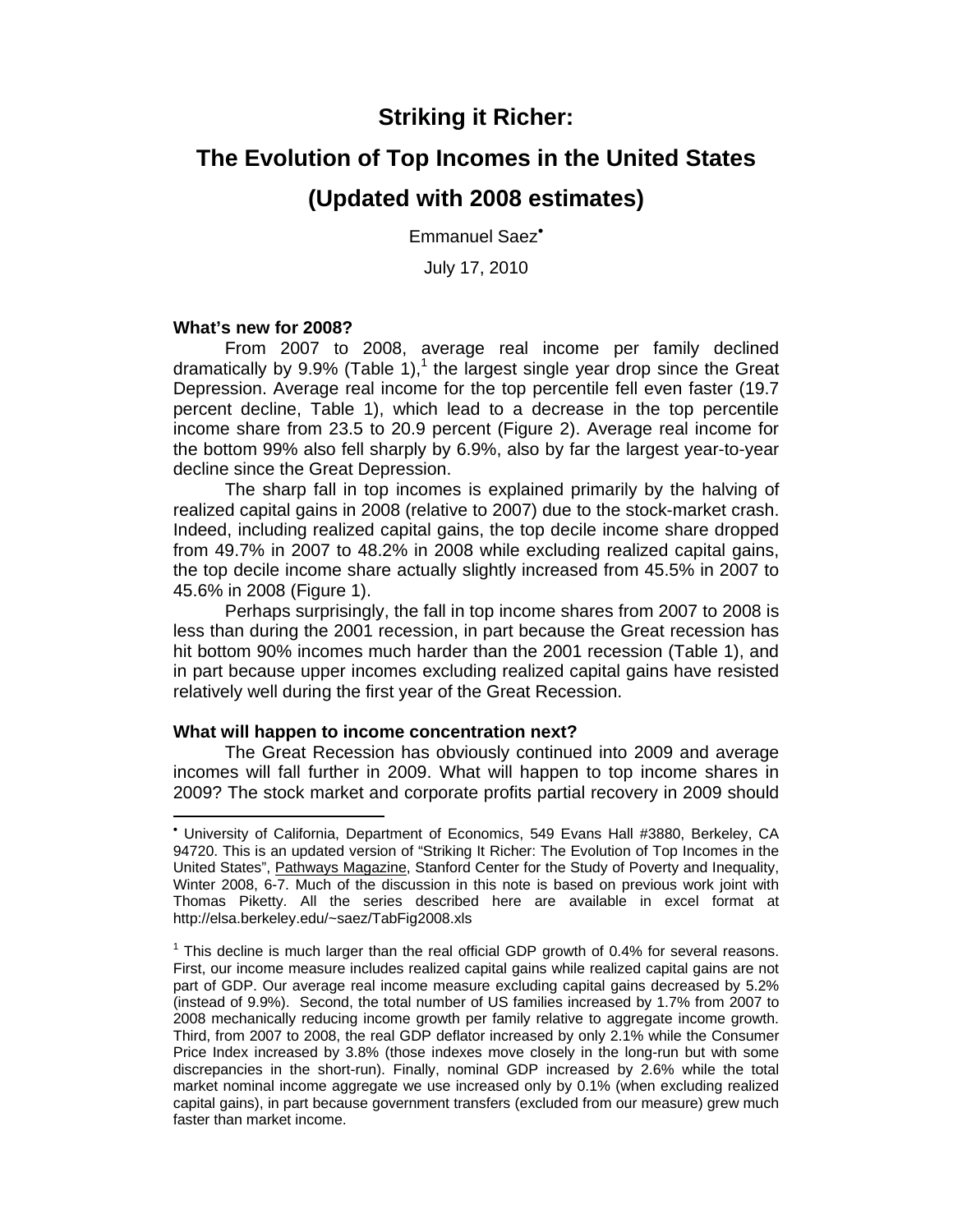contribute to increasing top incomes in 2009 (relative to 2008). Most strikingly, at the very top, the Absolute Return+Alpha magazine survey of the top 25 hedge fund managers shows that their profits plummeted from \$22.5bn in 2007 to \$11.6bn in 2008 but then more than doubled to \$25.3bn in 2009 hence surpassing the previous 2007 peak. However, evidence from company filings shows that CEO compensation has continued to drop from 2008 to 2009 among the largest US companies.<sup>2</sup> In my view, the most likely outcome is that top income shares will continue falling into 2009 but modestly.

 This suggests that the Great Recession is unlikely to have a very large impact on top income shares and will certainly not undo much of the dramatic increase in top income shares that has taken place since the 1970s.

 Looking further ahead, based on the US historical record, falls in income concentration due to economic downturns are temporary unless drastic regulation and tax policy changes are implemented and prevent income concentration from bouncing back. Such policy changes took place after the Great Depression during the New Deal and permanently reduced income concentration until the 1970s (Figures 2, 3). In contrast, recent downturns, such as the 2001 recession, lead to only very temporary drops in income concentration (Figures 2, 3).

#### **Could we get income distribution data faster?**

 Distributional statistics used to estimate our series are produced by the Statistics of Income division at the Internal Revenue Service. Those statistics are extremely high quality and final, but come with a 2-year lag--year 2008 statistics were released on July 9, 2010. Timely statistics are central to enlighten the public policy debate, especially distributional statistics at this time of controversy about bonuses paid by financial companies receiving government aid. As currently done for National Accounts, it should be possible to produce preliminary distributional statistics much earlier. In particular, individual tax returns filed before April 15, information returns (such as W2 and 1099 forms), and requests for filing extensions could be combined to create preliminary statistics perhaps one year earlier. Furthermore, individual quarterly wage income data gathered by the unemployment insurance system could be used systematically to analyze the distribution of wage income even faster.

#### **Text of "Striking it Richer" updated with 2008 estimates**

The recent dramatic rise in income inequality in the United States is well documented. But we know less about which groups are winners and which are losers, or how this may have changed over time. Is most of the income growth being captured by an extremely small income elite? Or is a broader upper middle class profiting? And are capitalists or salaried managers and professionals the main winners? I explore these questions

1

 2 For example, according to Forbes, average CEO pay among the Fortune 500 companies (largest 500 US companies) was \$11.7m in 2005, \$15.8m in 2006, \$12.9m in 2007, \$11.4m in 2008, and \$8m in 2009. The Equilar survey published by the New York Times shows that median CEO pay among the 200 largest firms (for which data was available) dropped by 6% in 2008 and then 13% in 2009.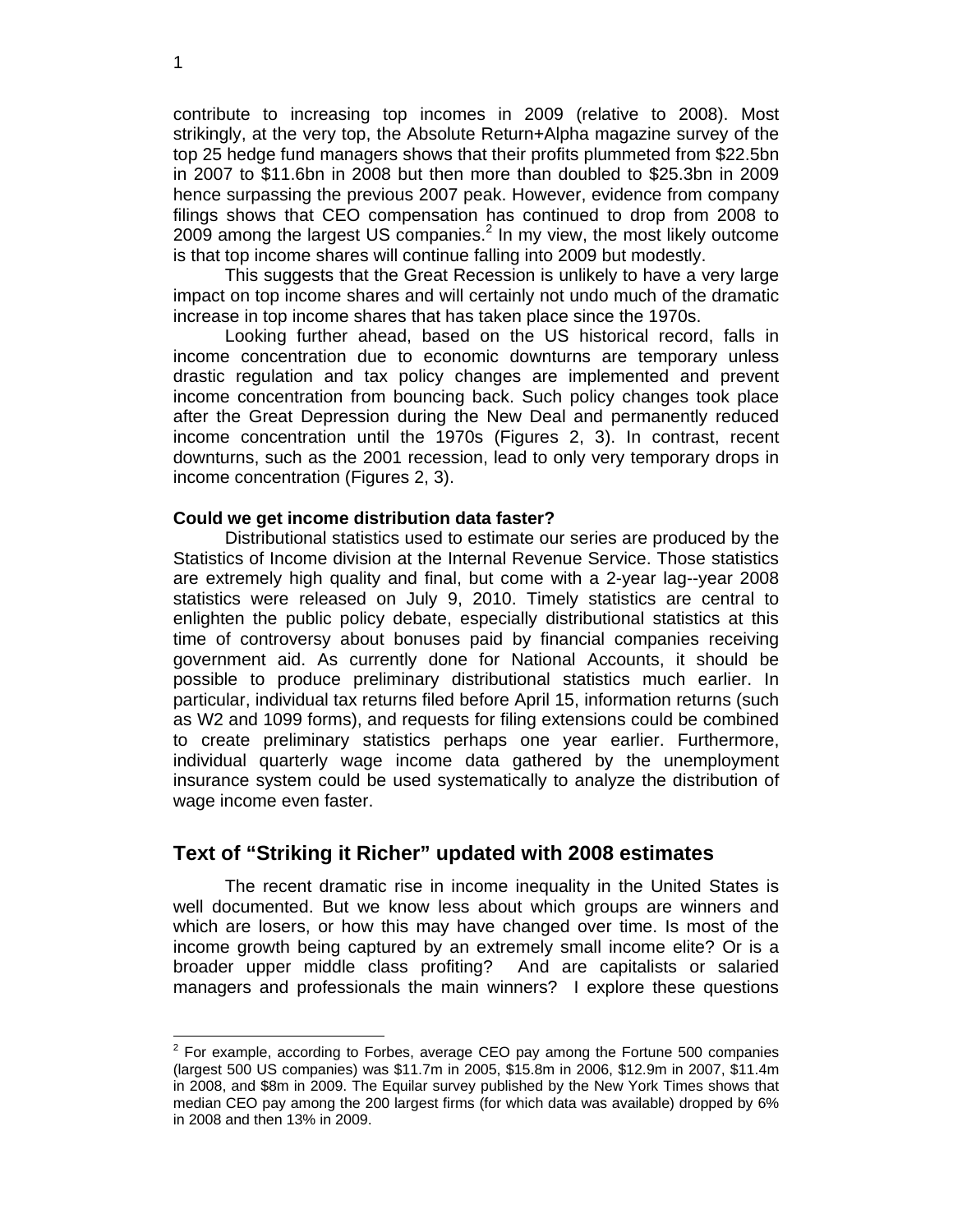with a uniquely long-term historical view that allows me to place current developments in deeper context than is typically the case.

Efforts at analyzing long-term trends are often hampered by a lack of good data. In the United States, and most other countries, household income surveys virtually did not exist prior to 1960. The only data source consistently available on a long-run basis is tax data. The U.S. government has published detailed statistics on income reported for tax purposes since 1913, when the modern federal income tax started. These statistics report the number of taxpayers and their total income and tax liability for a large number of income brackets. Combining these data with population census data and aggregate income sources, one can estimate the share of total personal income accruing to various upper-income groups, such as the top 10 percent or top 1 percent.

We define income as the sum of all income components reported on tax returns (wages and salaries, pensions received, profits from businesses, capital income such as dividends, interest, or rents, and realized capital gains) before individual income taxes. We exclude government transfers such as Social Security retirement benefits or unemployment compensation benefits from our income definition. Therefore, our income measure is defined as market income before individual income taxes.

#### **Evidence on U.S. top income shares**

Figure 1 presents the income share of the top decile from 1917 to 2008 in the United States. In 2008, the top decile includes all families with market income above \$109,000. The overall pattern of the top decile share over the century is U-shaped. The share of the top decile is around 45 percent from the mid-1920s to 1940. It declines substantially to just above 32.5 percent in four years during World War II and stays fairly stable around 33 percent until the 1970s. Such an abrupt decline, concentrated exactly during the war years, cannot easily be reconciled with slow technological changes and suggests instead that the shock of the war played a key and lasting role in shaping income concentration in the United States. After decades of stability in the post-war period, the top decile share has increased dramatically over the last twenty-five years and has now regained its pre-war level. Indeed, the top decile share in 2007 is equal to 49.7 percent, a level higher than any other year since 1917 and even surpasses 1928, the peak of stock market bubble in the "roaring" 1920s. In 2008, the top decile share fell to 48.2 percent, approximately, its 2005 level, and is still higher than any other year before 2005 (except for 1928).

Figure 2 decomposes the top decile into the top percentile (families with income above \$368,000 in 2008) and the next 4 percent (families with income between \$153,000 and \$368,000 in 2008), and the bottom half of the top decile (families with income between \$109,000 and \$153,000 in 2008). Interestingly, most of the fluctuations of the top decile are due to fluctuations within the top percentile. The drop in the next two groups during World War II is far less dramatic, and they recover from the WWII shock relatively quickly. Finally, their shares do not increase much during the recent decades. In contrast, the top percentile has gone through enormous fluctuations along the course of the twentieth century, from about 18 percent before WWI, to a peak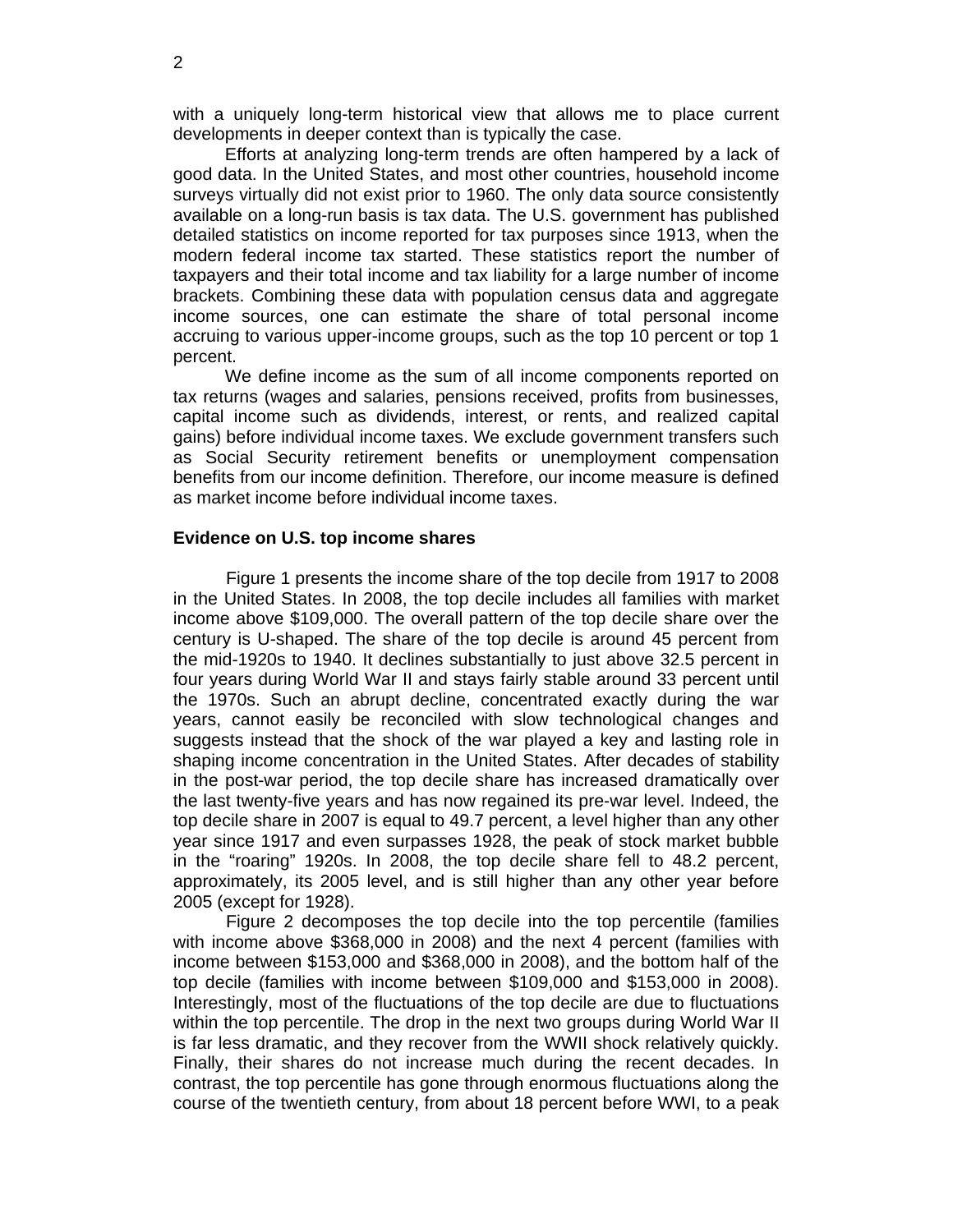to almost 24 percent in the late 1920s, to only about 9 percent during the 1960s-1970s, and back to almost 23.5 percent by 2007, and then to 20.9 percent in 2008. Those at the very top of the income distribution therefore play a central role in the evolution of U.S. inequality over the course of the twentieth century.

The implications of these fluctuations at the very top can also be seen when we examine trends in *real* income growth per family between the top 1 percent and the bottom 99 percent in recent years as illustrated on Table 2. From 1993 to 2008, for example, average real incomes per family grew at a 1.3 percent annual rate (implying a growth of 21 percent over the fifteen year period). However, if one excludes the top 1 percent, average real income growth fall to 0.75 percent per year (implying a growth of 12 percent over the fifteen year period). Top 1 percent incomes grew at a much faster rate of 3.9 percent per year (implying a 79 percent growth over the fifteen year period). This implies that top 1 percent incomes captured slightly more than half of the overall economic growth over the period 1993-2008.

The 1993–2008 period encompasses, however, a dramatic shift in how the bottom 99 percent of the income distribution fared. Table 1 next distinguishes between four sub-periods: (1) the 1993–2000 expansion of the Clinton administrations, (2) the 2000-2002 recession, (3) the 2002-2007 expansion of the Bush administrations, and (4) 2007-2008, the first year of the Great recession. During both expansions, the incomes of the top 1 percent grew extremely quickly at an annual rate over 10.3 and 10.1 percent respectively. However, while the bottom 99 percent of incomes grew at a solid pace of 2.7 percent per year from 1993–2000, these incomes grew only 1.3 percent per year from 2002–2007. As a result, in the economic expansion of 2002-2007, the top 1 percent captured two thirds of income growth. Those results may help explain the disconnect between the economic experiences of the public and the solid macroeconomic growth posted by the U.S. economy from 2002 to 2007. Those results may also help explain why the dramatic growth in top incomes during the Clinton administration did not generate much public outcry while there has been an extraordinary level of attention to top incomes in the press and in the public debate since 2005. Moreover, top income tax rates went up in 1993 during the Clinton administration (and hence a larger share of the gains made by top incomes was redistributed) while top income tax rates went down in 2001 during the Bush administration.

During both recessions, the top 1 percent incomes fell sharply, at an annual rate of 16.8 percent from 2000 to 2002, and by 19.7 percent from 2007 to 2008. The primary driver of the fall in top incomes during those recessions is the stock market crash which reduces dramatically realized capital gains, and, especially in the 2000-2002 period, the value of executive stock-options. However, bottom 99 percent incomes fell by 6.9% from in the first year of the Great recession while they fell only by 3.3 percent annually from 2000 to 2002. Therefore, the top 1 percent absorbed a larger fraction of losses in the 2000-2002 recession (57%) than in the first year of Great recession (47%). The 6.9 percent fall in bottom 99 percent incomes is the largest annual fall on record since the Great Depression of 1929-1933.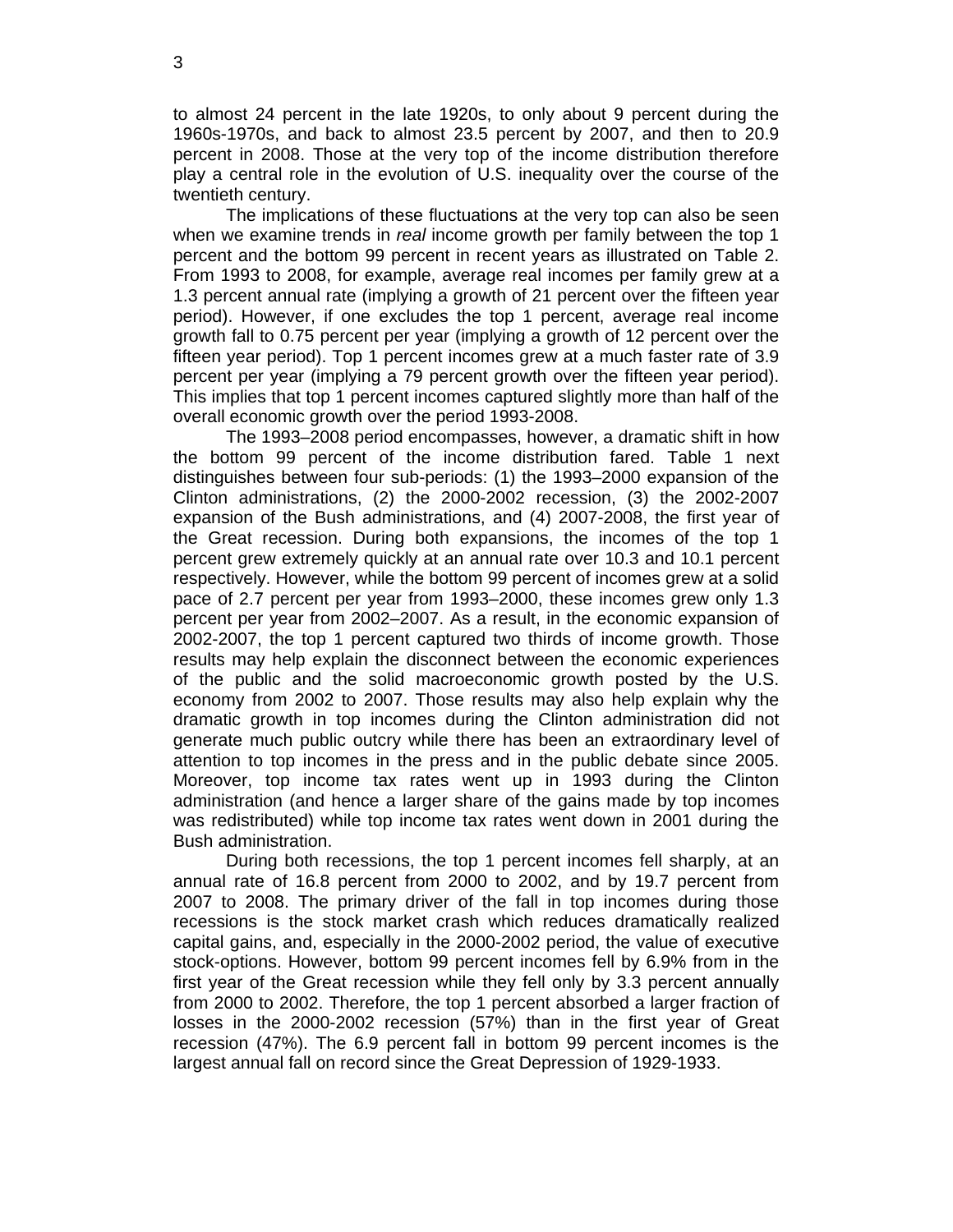The top percentile share declined during WWI, recovered during the 1920s boom, and declined again during the great depression and WWII. This very specific timing, together with the fact that very high incomes account for a disproportionate share of the total decline in inequality, strongly suggests that the shocks incurred by capital owners during 1914 to 1945 (depression and wars) played a key role.<sup>3</sup> Indeed, from 1913 and up to the 1970s, very top incomes were mostly composed of capital income (mostly dividend income) and to a smaller extent business income, the wage income share being very modest. Therefore, the large decline of top incomes observed during the 1914-1960 period is predominantly a capital income phenomenon.

Interestingly, the income composition pattern at the very top has changed considerably over the century. The share of wage and salary income has increased sharply from the 1920s to the present, and especially since the 1970s. Therefore, a significant fraction of the surge in top incomes since 1970 is due to an explosion of top wages and salaries. Indeed, estimates based purely on wages and salaries show that the share of total wages and salaries earned by the top 1 percent wage income earners has jumped from 5.1 percent in 1970 to 12.4 percent in 2007. $4$ 

 Evidence based on the wealth distribution is consistent with those facts. Estimates of wealth concentration, measured by the share of total wealth accruing to top 1 percent wealth holders, constructed by Wojciech Kopczuk and myself from estate tax returns for the 1916-2000 period in the United States show a precipitous decline in the first part of the century with only fairly modest increases in recent decades. The evidence suggests that top incomes earners today are not "rentiers" deriving their incomes from past wealth but rather are "working rich," highly paid employees or new entrepreneurs who have not yet accumulated fortunes comparable to those accumulated during the Gilded Age. Such a pattern might not last for very long. The possible repeal of the federal tax on large estates in coming years would certainly accelerate the path toward the reconstitution of the great wealth concentration that existed in the U.S. economy before the Great Depression.

 The labor market has been creating much more inequality over the last thirty years, with the very top earners capturing a large fraction of macroeconomic productivity gains. A number of factors may help explain this increase in inequality, not only underlying technological changes but also the retreat of institutions developed during the New Deal and World War II - such as progressive tax policies, powerful unions, corporate provision of health and retirement benefits, and changing social norms regarding pay inequality. We need to decide as a society whether this increase in income inequality is efficient and acceptable and, if not, what mix of institutional reforms should be developed to counter it.

-

 $3$  The negative effect of the wars on top incomes can be explained in part by the large tax increases enacted to finance the wars. During both wars, the corporate income tax was drastically increased and this reduced mechanically the distributions to stockholders.

<sup>&</sup>lt;sup>4</sup> Interestingly, this dramatic increase in top wage incomes has not been mitigated by an increase in mobility at the top of the wage distribution. As Wojciech Kopczuk, myself, and Jae Song have shown in a separate paper, the probability of staying in the top 1 percent wage income group from one year to the next has remained remarkably stable since the 1970s.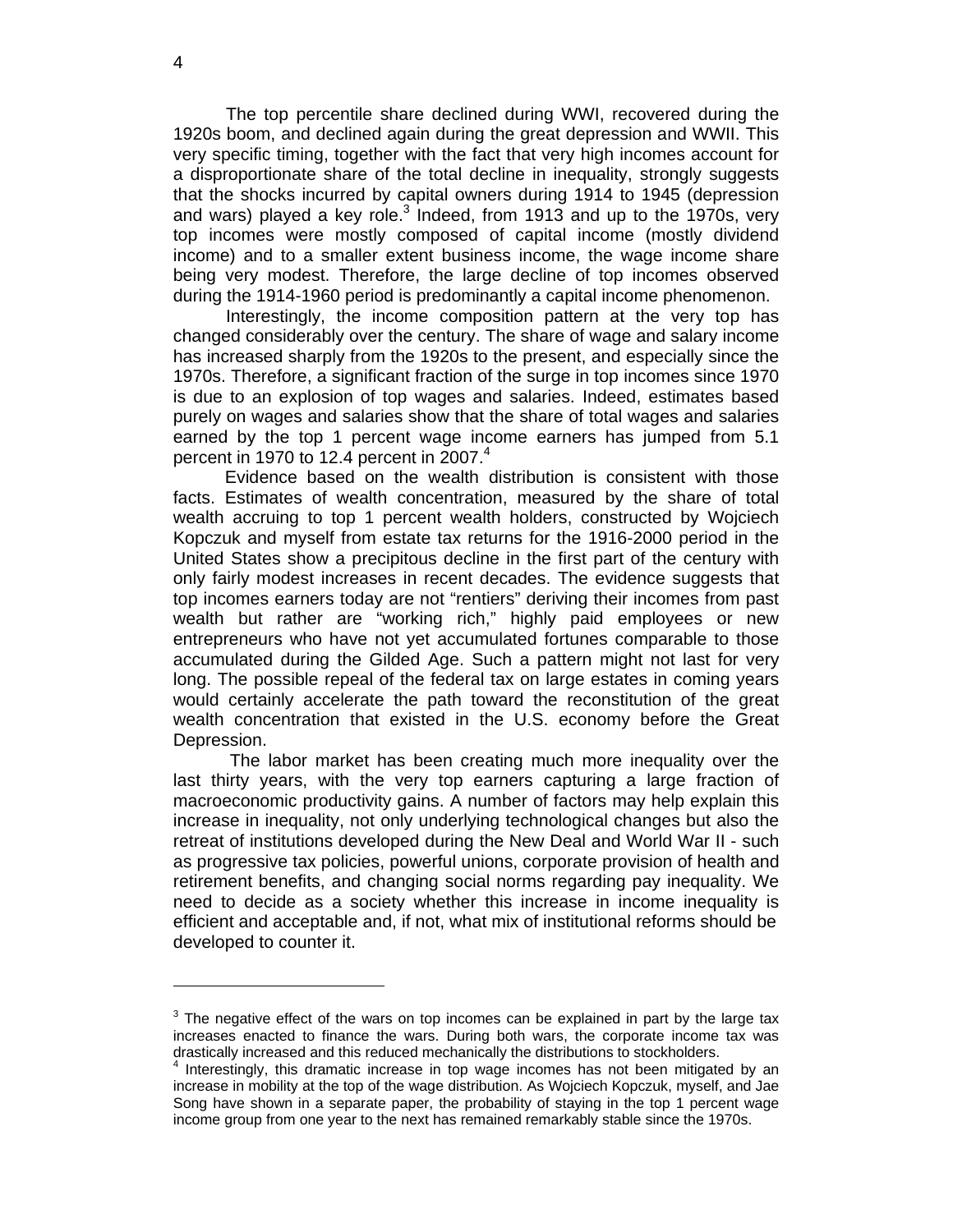|                                                              | <b>Average Income</b><br><b>Real Annual</b><br>Growth | Top 1% Incomes<br><b>Real Annual</b><br><b>Growth</b> | Bottom 99%<br><b>Incomes Real</b><br><b>Annual Growth</b> | <b>Fraction of total</b><br>growth (or loss)<br>captured by top 1% |
|--------------------------------------------------------------|-------------------------------------------------------|-------------------------------------------------------|-----------------------------------------------------------|--------------------------------------------------------------------|
|                                                              | (1)                                                   | (2)                                                   | (3)                                                       | (4)                                                                |
| <b>Full period</b><br>1993-2008                              | 1.30%                                                 | 3.94%                                                 | 0.75%                                                     | 52%                                                                |
| <b>Clinton Expansion</b><br>1993-2000                        | $4.0\%$                                               | 10.3%                                                 | 2.7%                                                      | 45%                                                                |
| 2001 Recession<br>2000-2002                                  | $-6.0\%$                                              | $-16.8%$                                              | $-3.3%$                                                   | 57%                                                                |
| <b>Bush Expansion</b><br>2002-2007<br><b>Great Recession</b> | 3.0%                                                  | 10.1%                                                 | 1.3%                                                      | 65%                                                                |
| 2007-2008                                                    | $-9.9%$                                               | $-19.7%$                                              | $-6.9%$                                                   | 47%                                                                |

### **Table 1. Real Annual Income Growth by Groups, 1993-2008**

Computations based on family market income including realized capital gains (before individual taxes).

Incomes are deflated using the Consumer Price Index.

Column (4) reports the fraction of total real family income growth (or loss) captured by the top 1%.

For example, from 2002 to 2007, average real family incomes grew by 3.0% annually but 65% of that growth

accrued to the top 1% while only 35% of that growth accrued to the bottom 99% of US families.

From 2007 to 2008, average real family incomes contracted by 9.9% and the top 1% absorbed 47% of that contraction.

Source: Piketty and Saez (2003), series updated to 2008 in July 2010 using final IRS tax statistics.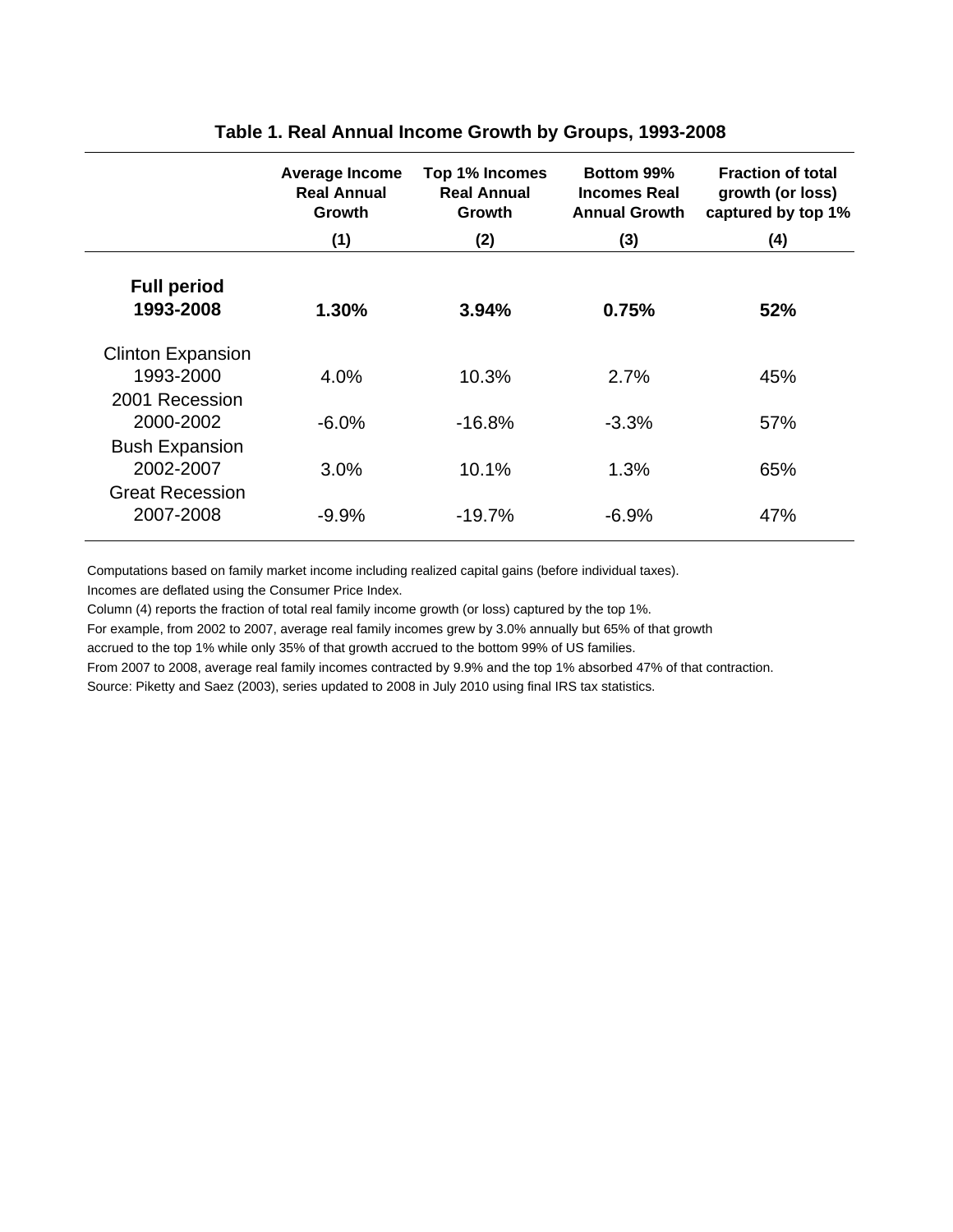

**FIGURE 1** The Top Decile Income Share, 1917-2008

Source: Table A1 and Table A3, col. P90-100.

Income is defined as market income (and excludes government transfers).

In 2008, top decile includes all families with annual income above \$109,000.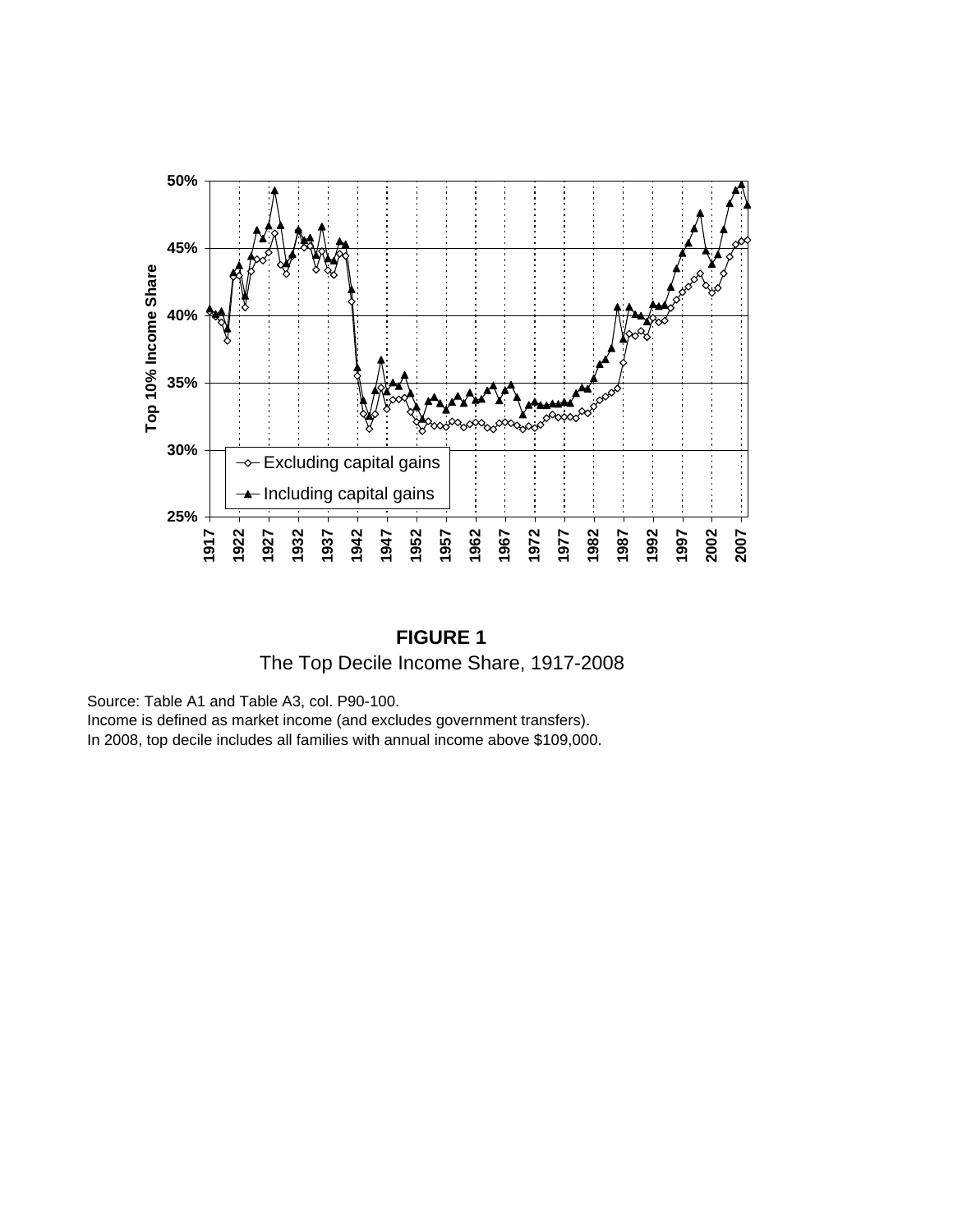

### **FIGURE 2**

### Decomposing the Top Decile US Income Share into 3 Groups, 1913-2008

Source: Piketty and Saez (2003), series updated to 2008.

Income is defined as market income including capital gains.

Top 1% denotes the top percentile (families with annual income above \$368,000 in 2008) Top 5-1% denotes the next 4% (families with annual income between \$153,000 and \$368,000 in 2008) Top 10-5% denotes the next 5% (bottom half of the top decile, families with annual income

between \$109,000 and \$153,000 in 2008).